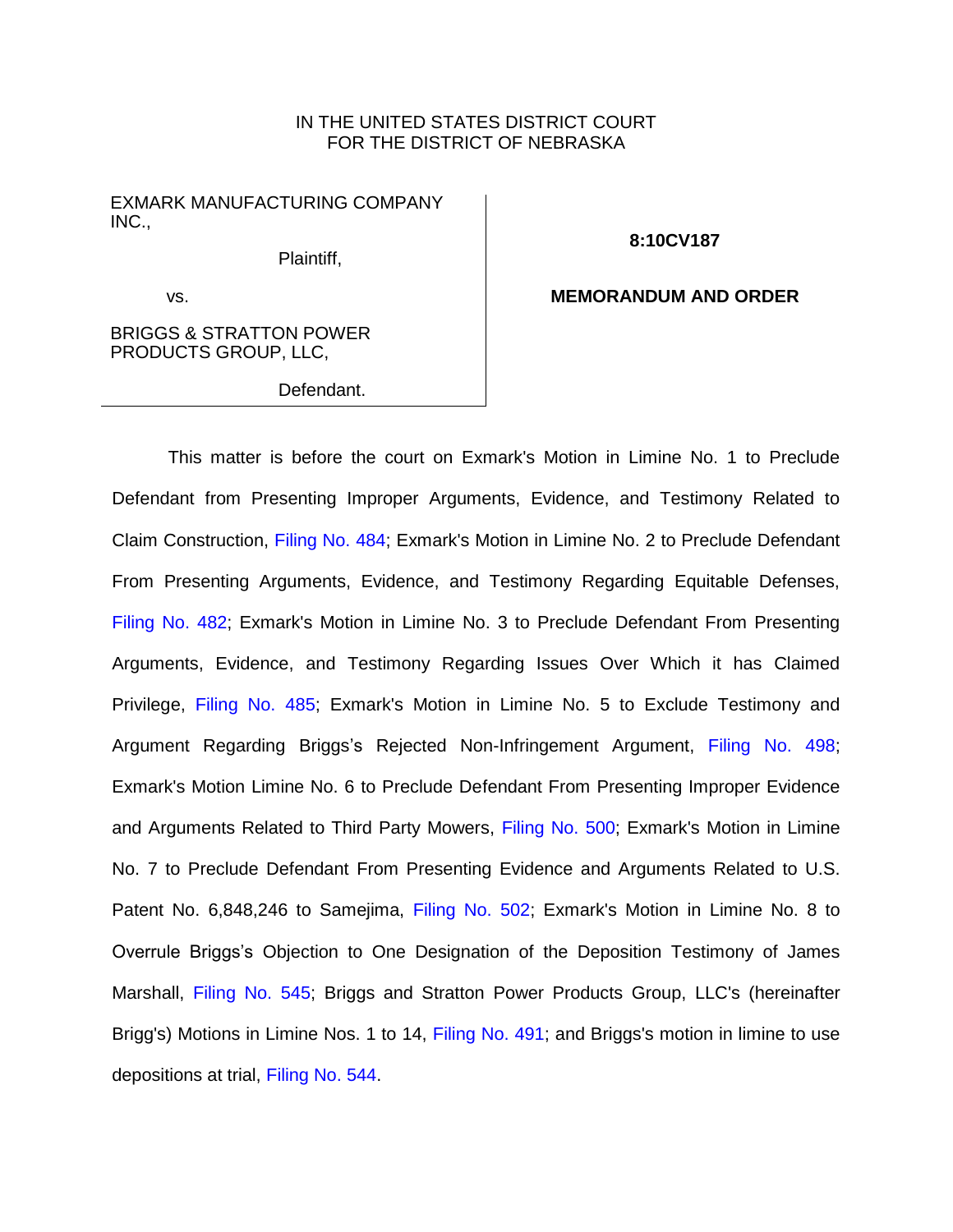By virtue of earlier orders in this case and the Order on Pretrial Conference, the issues are limited to whether Versions 5-7 of Briggs's accused mowers (i.e. Briggs's mowers with the modified baffle design introduced after suit was filed) infringe the '863 patent and whether Briggs's infringement with respect to Versions 1-4 of the Briggs's accused mowers (i.e. Briggs mowers with its original baffle designs) was willful. *See* [Filing](https://ecf.ned.uscourts.gov/doc1/11313336692)  [No. 505,](https://ecf.ned.uscourts.gov/doc1/11313336692) Pretrial order at 4-5.

Although the motion in limine is an important tool available to the trial judge to ensure the expeditious and evenhanded management of the trial proceedings, performing a gatekeeping function and sharpening the focus for later trial proceedings, some evidentiary submissions, cannot be evaluated accurately or sufficiently by the trial judge in such a procedural environment. *[Jonasson v. Lutheran Child and Family Servs.](https://www.westlaw.com/Document/Ic13c6cc4941f11d993e6d35cc61aab4a/View/FullText.html?transitionType=Default&contextData=(sc.Default)&VR=3.0&RS=da3.0&fragmentIdentifier=co_pp_sp_506_440)*, 115 F.3d 436, 440 [\(7th Cir. 1997\).](https://www.westlaw.com/Document/Ic13c6cc4941f11d993e6d35cc61aab4a/View/FullText.html?transitionType=Default&contextData=(sc.Default)&VR=3.0&RS=da3.0&fragmentIdentifier=co_pp_sp_506_440) A motion in limine is appropriate for "evidentiary submissions that clearly ought not be presented to the jury because they clearly would be inadmissable for any purpose." *Id.* In other instances, it is necessary to defer ruling until during trial, when the trial judge can better estimate the impact of the evidence on the jury. *Id.* To the extent that a party challenges the probative value of the evidence, an attack upon the probative sufficiency of evidence relates not to admissibility but to the weight of the evidence and is a matter for the trier of fact to resolve. *United States v. Beasley*[, 102 F.3d 1440, 1451 \(8th](https://www.westlaw.com/Document/I8f5eb504940b11d9a707f4371c9c34f0/View/FullText.html?transitionType=Default&contextData=(sc.Default)&VR=3.0&RS=da3.0&fragmentIdentifier=co_pp_sp_506_1451)  [Cir. 1996\).](https://www.westlaw.com/Document/I8f5eb504940b11d9a707f4371c9c34f0/View/FullText.html?transitionType=Default&contextData=(sc.Default)&VR=3.0&RS=da3.0&fragmentIdentifier=co_pp_sp_506_1451)

#### **I. Exmark's Motions**

#### **A. Exmark's Motion in Limine No. 1 to Preclude Defendant from Presenting Improper Arguments, Evidence, and Testimony Related to Claim Construction [\(Filing No. 484\)](https://ecf.ned.uscourts.gov/doc1/11313333286)**

This motion relates to the court's claim construction with respect to the limitation that the flow baffles are "adjacent," in the context of Briggs's expert, Mr. Del Ponte's rebuttal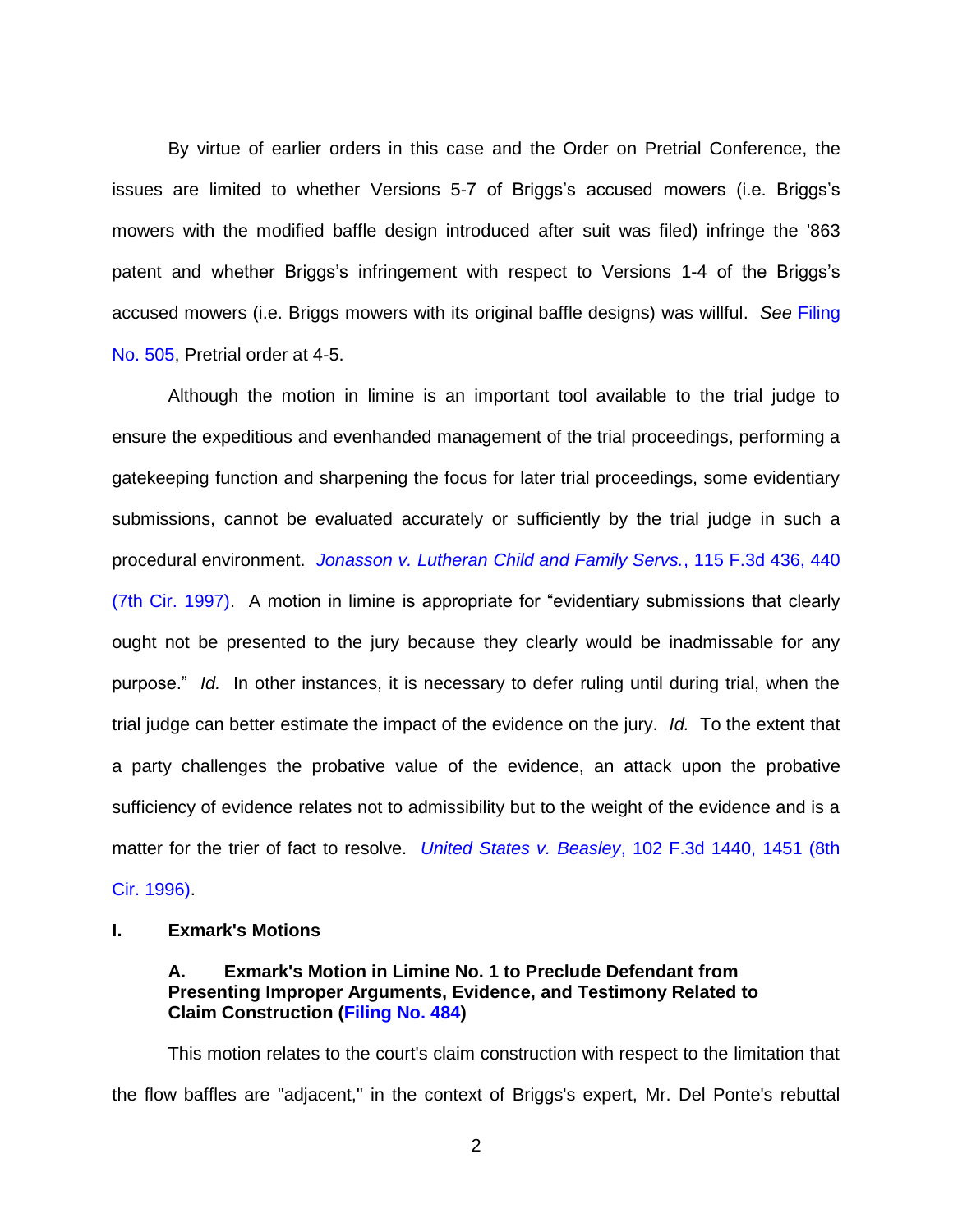report. Briggs argues that Mr. Del Ponte's opinions regarding the "adjacent" limitations and any arguments based thereon are fully consistent with the court's claim construction order, but states that it does not intend to present these opinions and arguments at trial in light of the Court's prior rulings and the need for economy during trial. Accordingly, this motion in limine will be denied as moot. To the extent that evidence other than Mr. del Ponte's rebuttal report is at issue, Briggs may assert an objection at trial.

### **B. Exmark's Motion in Limine No. 2 to Preclude Defendant From Presenting Arguments, Evidence, and Testimony Regarding Equitable Defenses [\(Filing No. 482\)](https://ecf.ned.uscourts.gov/doc1/11313333266)**

Exmark seeks to preclude evidence that relates to the equitable defenses, arguing that they are matter for the court, and not a jury to decide.

In its earlier order, the court found that "the statutory provision [limiting damages to the period dating back six years from the filing of the action] works a significant constraint on the plaintiff's remedy and mitigates against the need to resort to the equitable remedies of laches or waiver." [Filing No. 476,](https://ecf.ned.uscourts.gov/doc1/11313325338) Memorandum and Order at 29. The court also stated that it found "the defenses of laches and waiver are inapplicable." *Id.* at 2. Accordingly, the laches defense is out of the case.

Exmark and Briggs agree that Briggs should not be allowed to pursue its equitable defenses at trial, but Briggs nevertheless argues that it should be allowed to introduce evidence of Exmark's delay in pursuing its claims against Briggs for the limited purposes of rebutting (i) Exmark's willful infringement claim and (ii) Exmark's valuation of its patent for the purpose of assessing damages. *See* [Filing No. 512,](https://ecf.ned.uscourts.gov/doc1/11313343453) Briggs's Brief at 2.

The court finds that Briggs has not shown that evidence of any delay in filing suit is relevant to damages. Damages will be established with reference to a hypothetical negotiation. The date of the hypothetical negotiation is the time of the first infringement.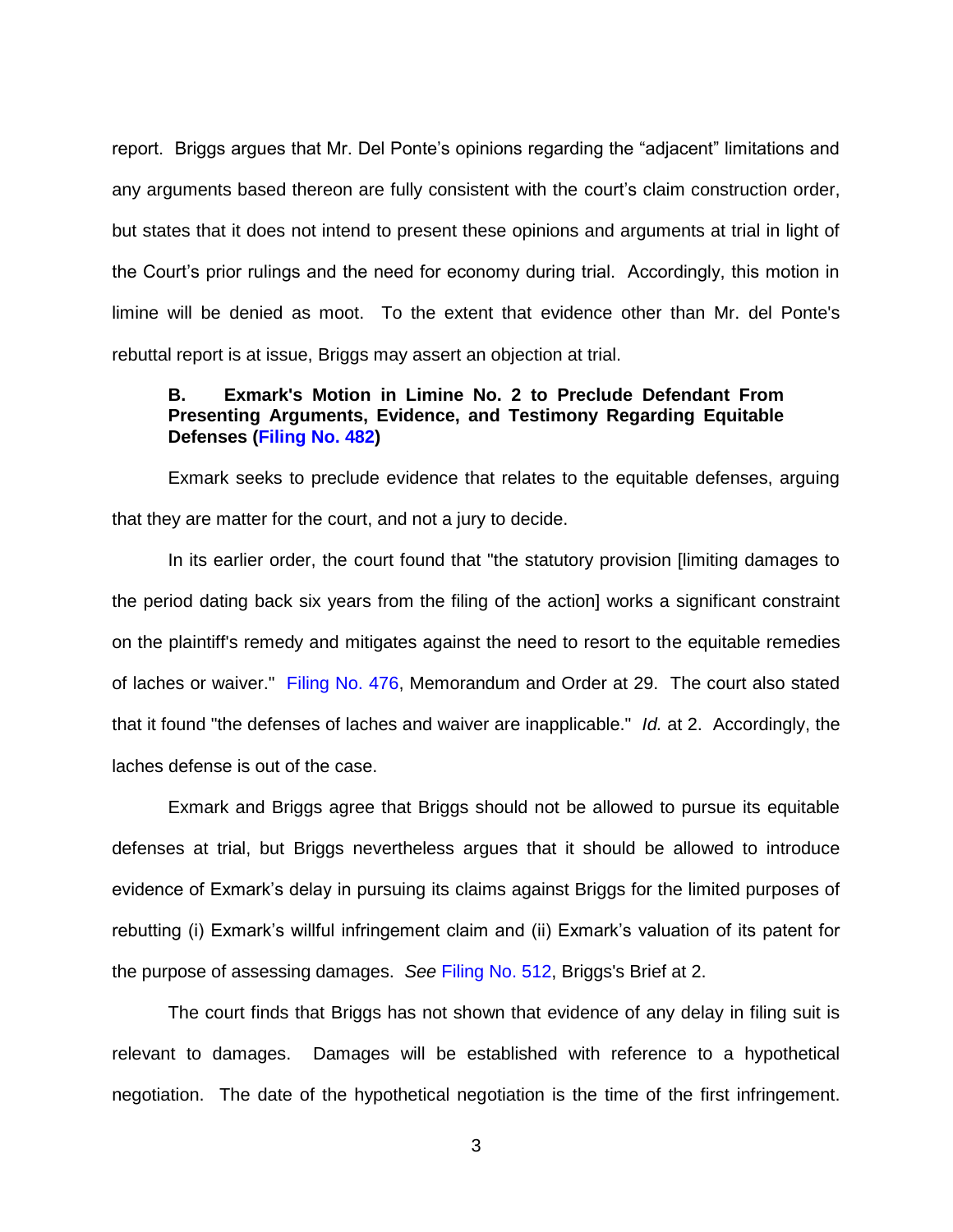The argument that the delay in bringing suit somehow establishes Exmark's perception of the value of its invention is specious. There are many reasons to forego filing a lawsuit, to imply that Exmark did so because it did not think the invention had value is speculative.

Further, for the reasons stated in this court's sua sponte order on the objective prong of the willfulness inquiry, [Filing No.](https://ecf.ned.uscourts.gov/doc1/11313354174) 564, the court finds that evidence of delay in filing suit and/or laches is not relevant to willfulness. Accordingly, Exmark's motion in limine will be granted.

### **C. Exmark's Motion in Limine No. 3 to Preclude Defendant from Presenting Arguments, Evidence, and Testimony Regarding Issues over which it has Claimed Privilege [\(Filing No. 485\)](https://ecf.ned.uscourts.gov/doc1/11313333291)**

Exmark contends that Briggs has maintained its claim of privilege over the details of its lawyer's involvement and advice during the redesign process, but has indicated that it will elicit testimony that its lawyers were involved in the redesign process. It contends that at depositions, Briggs asserted attorney-client privilege over questioning directed at legal reasons for the redesign. Exmark argues that "[h]aving used the claim of privilege as a shield, Briggs should not now be allowed to use it as a sword." [Filing No. 489,](https://ecf.ned.uscourts.gov/doc1/11313333315) Exmark Brief at 1.

Briggs states that it does not intend to present evidence at trial on issues for which it has asserted privilege, but that Exmark's request is overbroad and would seeks to preclude Briggs from arguing that one reason for its 2010 redesign was to attempt to avoid liability for infringement of the '863 patent and that its lawyers were involved in the process. [Filing No.](https://ecf.ned.uscourts.gov/doc1/11313343456)  [513,](https://ecf.ned.uscourts.gov/doc1/11313343456) Brief at 1.

In response Exmark states, however, that it "does not object to Briggs arguing that one reason for redesigning the baffles used in its accused products after being sued was an attempt to avoid further liability for infringement of the '863 patent." *See* [Filing No. 525,](https://ecf.ned.uscourts.gov/doc1/11313345148)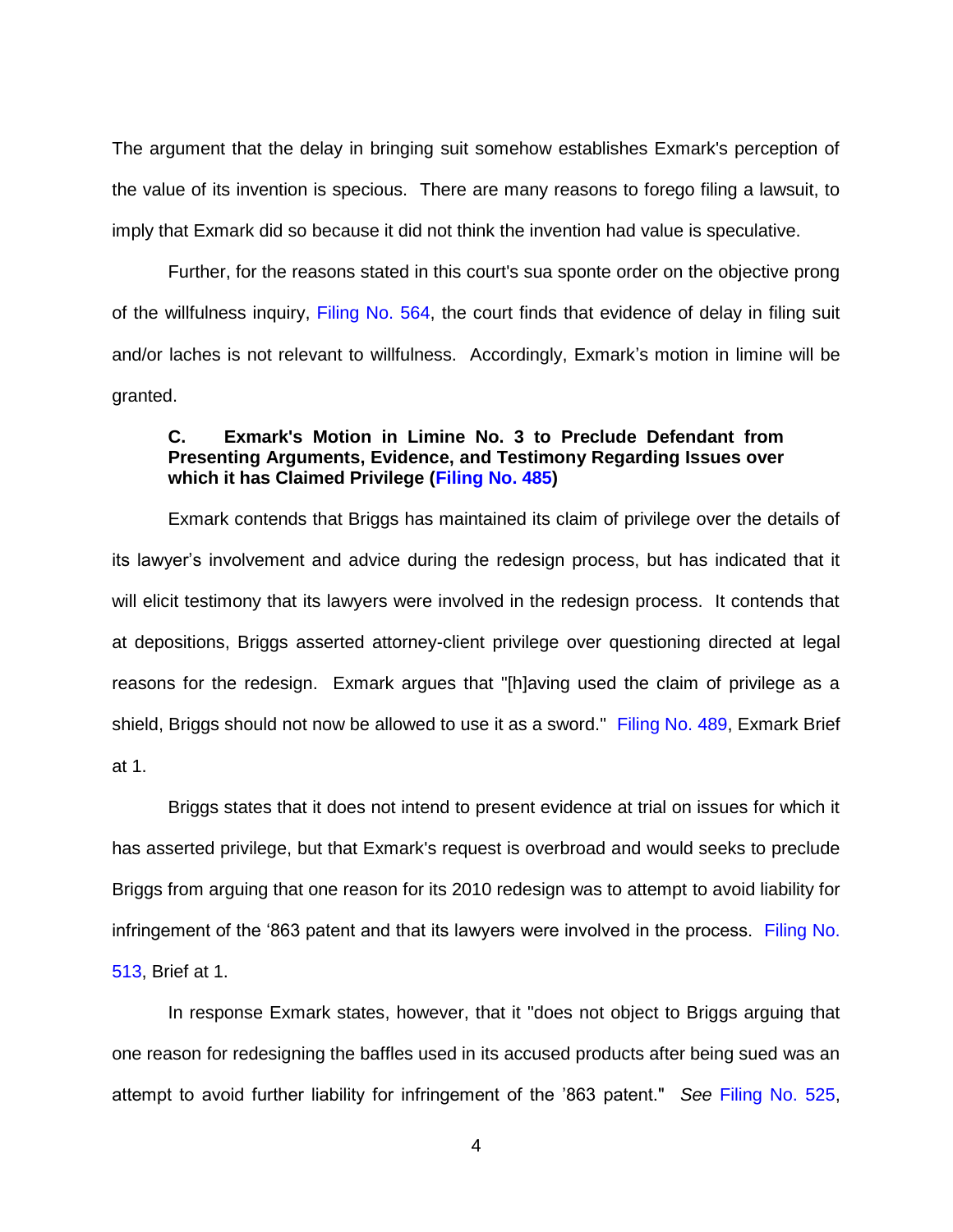Brief at 1. It concedes that Briggs's employees may generally describe how the baffles were redesigned after this lawsuit was filed, noting, for example, Briggs's employees could describe: 1) Which Briggs employees were involved in the redesign; 2) How long it took to complete the redesign; 3) How the baffle design changed (e.g. a perfectly straight portion was removed); and 4) That the purpose for the redesign was an attempt to avoid further infringement of the '863 patent. *Id.* at

Accordingly, Exmark's motion will be granted to the extent it seeks preclusion of arguments, evidence, and testimony regarding issues over which Briggs has claimed privilege, but overruled to the extent it to preclude Briggs from arguing that one reason for its 2010 redesign was to attempt to avoid liability for infringement of the '863 patent and that its lawyers were involved in the process.

### **D. Exmark's Motion in Limine No. 4 - to exclude testimony and argument regarding patent invalidity and to exclude irrelevant prior art [\(Filing No. 496\)](https://ecf.ned.uscourts.gov/doc1/11313334371)**

This motion is directed at Briggs's ostensible argument that it should be entitled to "introduce evidence underlying" its invalidity case, and its effort to introduce several dozen pieces of prior art at trial. Exmark argues that Briggs should not be allowed to relitigate its invalidity defense.

Briggs argues that evidence underlying Briggs's invalidity and non-infringement defenses goes to the heart of whether its infringement (with respect to the earlier models) was "so obvious" that Briggs should have known about it, as Exmark alleges, for purposes of willful infringement. Briggs also contends the prior art also reflects "old modes" for doing the same thing as the patented invention, which is one of the Georgia-Pacific factors for the jury to consider (factor nine) in determining damages.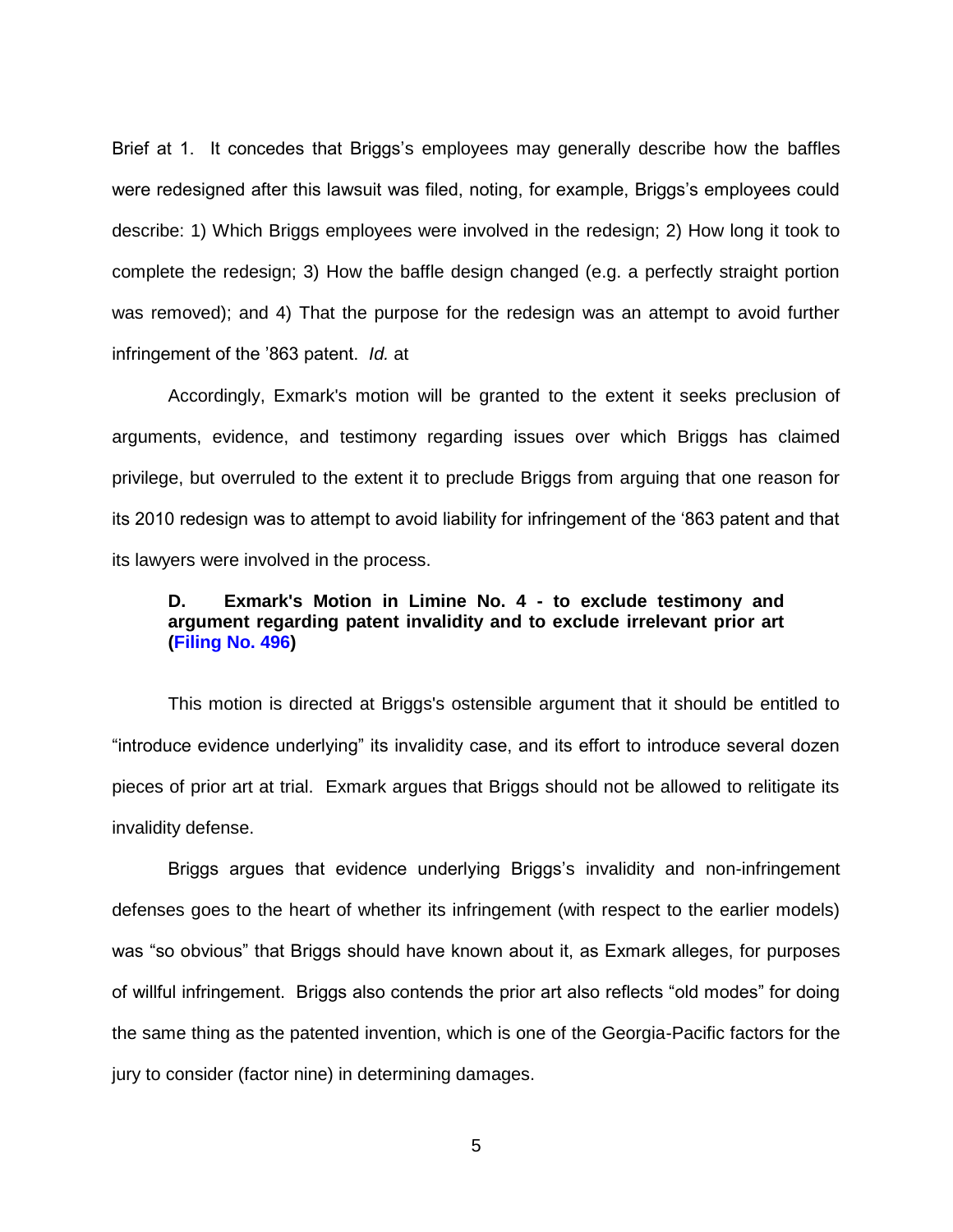For the reason stated in its *sua sponte* order, [Filing No. 564,](https://ecf.ned.uscourts.gov/doc1/11313354174) the court finds the evidence is not relevant to willfulness. Further, the court finds prior art is relevant to damages only to the extent that the patent was used in a product. Briggs is entitled to introduce side discharge mowers that were actually used prior to Exmark's invention as potentially relevant to Georgia-Pacific factor nine: "The utility and advantages of the patent property over the old modes or devices, if any, that had been used for working out similar results." *[Georgia-Pacific Corp. v. U.S. Plywood Corp](https://www.westlaw.com/Document/I5daf5edb550211d9a99c85a9e6023ffa/View/FullText.html?transitionType=Default&contextData=(sc.Default)&VR=3.0&RS=da3.0&fragmentIdentifier=co_pp_sp_345_1120)*., 318 F. Supp. 1116, 1120 (S.D.N.Y.

[1970\)](https://www.westlaw.com/Document/I5daf5edb550211d9a99c85a9e6023ffa/View/FullText.html?transitionType=Default&contextData=(sc.Default)&VR=3.0&RS=da3.0&fragmentIdentifier=co_pp_sp_345_1120) (emphasis added).

Accordingly, the court finds that the motion in limine will be granted to the extent the evidence relates to the invalidity defense, but denied with respect to evidence related to damages, without prejudice to its reassertion via timely objection at trial.

# **E. Exmark's Motion in Limine No. 5 to Exclude Testimony and Argument Regarding Briggs's Rejected Non-Infringement Argument [\(Filing No. 498\)](https://ecf.ned.uscourts.gov/doc1/11313334377)**

For the same reasons stated *supra i*n connections with Exmark's Motions in Limine Nos. 2, 3, and 4, the court finds the motion should be granted.

### **F. Exmark's Motion Limine No. 6 to Preclude Defendant From Presenting Improper Evidence and Arguments Related to Third Party Mowers [\(Filing No. 500\)](https://ecf.ned.uscourts.gov/doc1/11313334383)**

In this motion, Exmark argues that the "will use" portion of Defendant Briggs's exhibit

list includes more than 35 exhibits that were never previously produced in this case. The exhibits were downloaded from third-party websites on July 31, 2015, and show current third party mower products. Exmark contends that these exhibits are not relevant to any issue remaining in this case. It argues the existence of non-infringing alternatives can be relevant to damages under a reasonable royalty theory only if the products were actually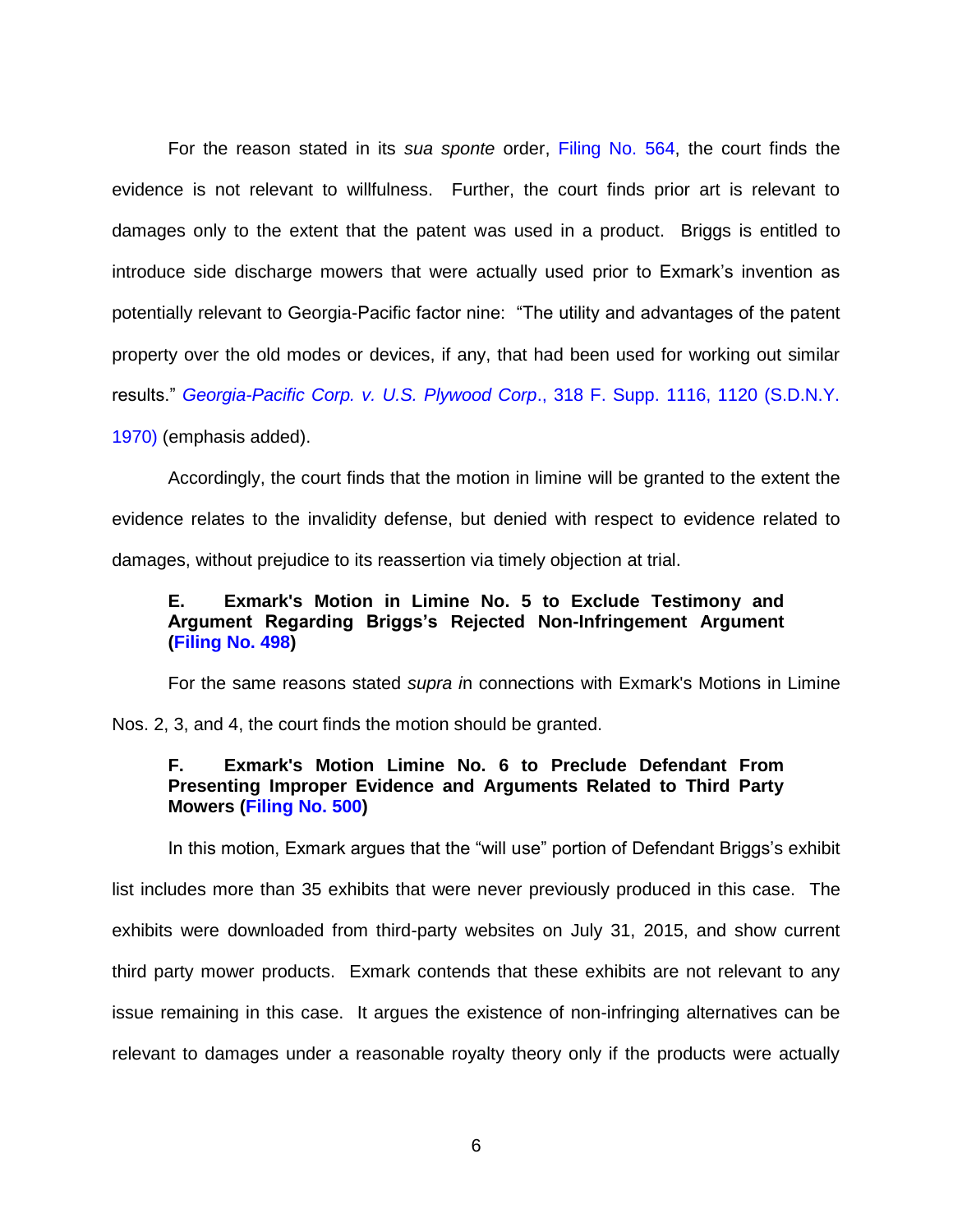available at the time of the "hypothetical negotiation," which in this case is when the '863 patent issued in 1999.

Briggs contends the evidence is relevant to the subjective prong of the willfulness inquiry. It contends that "[w]itnesses from both sides will establish that third parties have been selling mowers like those currently being sold (as demonstrated by the exhibits Briggs identified in its exhibit list) throughout the period that Briggs was selling its accused baffles." It states "[t]he images of current products will be used as proxies for old products when witnesses testify that they are the same." It argues "[t]he existence of baffles in third party products that had actually been in the market for years supports Briggs's explanation of why it perceived no patent infringement risk from the same baffles in its own products." Briggs also argues the evidence is relevant to the issue of damages, i.e., showing the availability of non-infringing alternatives.

In response, Exmark argues that Briggs cannot claim that the existence of third-party products caused it to subjectively believe it did not infringe the '863 patent when it denies that it even knew of the '863 patent until this lawsuit was filed. Further, it argues that Briggs's relevance argument presumes that a patentee is obligated to bring suit immediately whenever there is an infringement, and therefore, if suit is not brought, the public can infer there is no infringement. This court rejected that argument in the earlier order, finding that the penalty for not promptly enforcing one's patent rights is an inability to obtain damages for infringement occurring more than six years prior to the infringement. *See* [35 U.S.C. §](https://www.westlaw.com/Document/N0BD135A0A06911D8A63DAA9EBCE8FE5A/View/FullText.html?transitionType=Default&contextData=(sc.Default)&VR=3.0&RS=da3.0)  [286.](https://www.westlaw.com/Document/N0BD135A0A06911D8A63DAA9EBCE8FE5A/View/FullText.html?transitionType=Default&contextData=(sc.Default)&VR=3.0&RS=da3.0)

Exmark states that if the court allows admission of any of the exhibits, Briggs's argument justifies showing the jury only the annotated figure itself just as it is reproduced on page 2 of Briggs's brief. [Filing No. 516,](https://ecf.ned.uscourts.gov/doc1/11313343478) Brief at 2.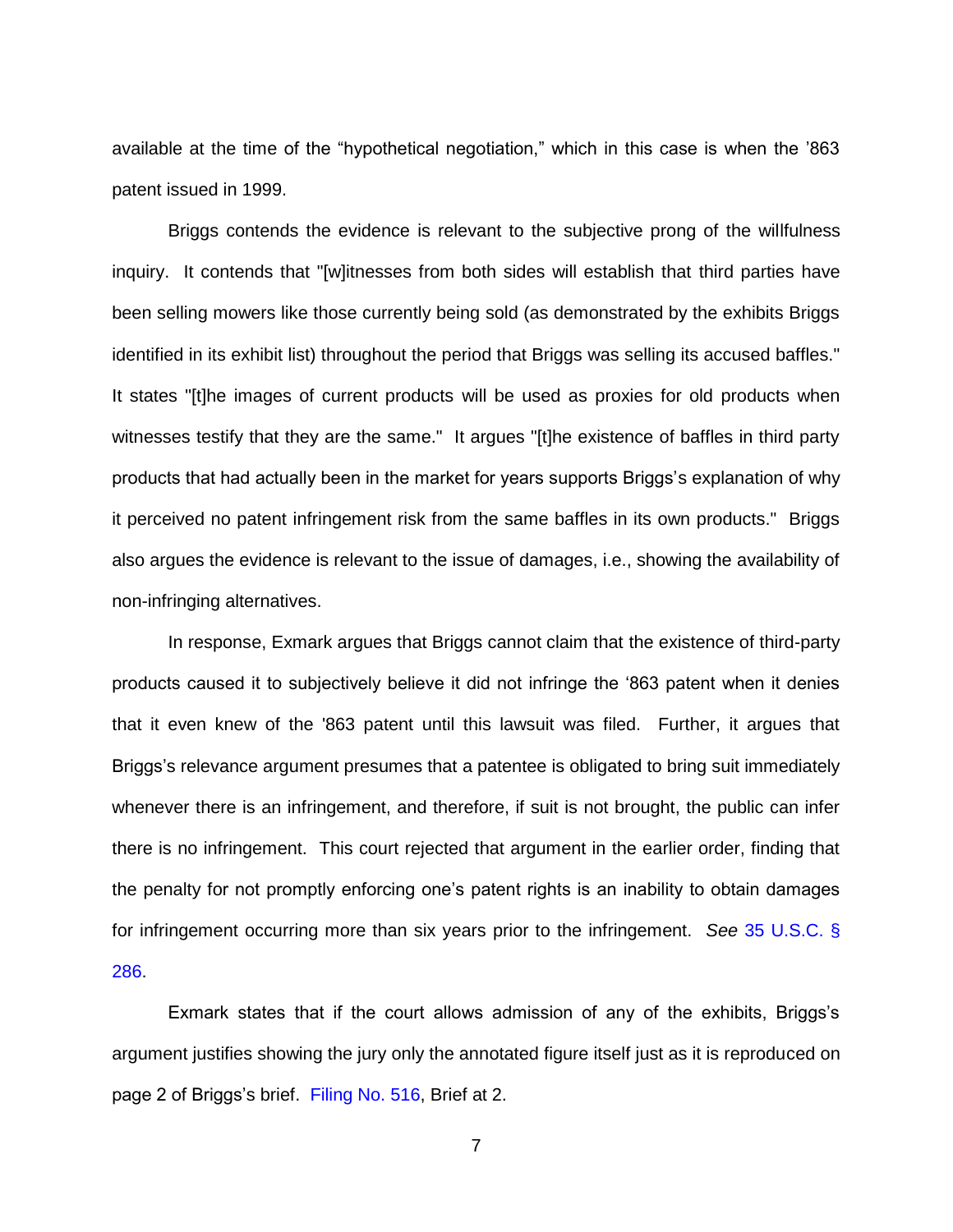The relevance of the evidence is questionable in light of the court's *sua sponte* order, [Filing No. 564.](https://ecf.ned.uscourts.gov/doc1/11313354174) However the court need not address the issue because Briggs does not address its failure to produce the items to the plaintiff. Because the evidence was not timely produced, the court finds the plaintiff's motion should be granted.

#### **G. Exmark's Motion in Limine No. 7 to Preclude Defendant From Presenting Evidence and Arguments Related to U.S. Patent No. 6,848,246 to Samejima [\(Filing No. 502\)](https://ecf.ned.uscourts.gov/doc1/11313334389)**

The Samejima patent is a later-issued patent. In this motion, Exmark warns of the danger of Briggs using the Samejima patent to create the improper inference that "the existence of a later-issued patent so similar to the design of Briggs's redesigned accused products shows that Briggs's redesigned accused products cannot infringe the '863 patent or reduces the value of the '863 patent for damages purposes." *See [EZ Dock, Inc. v.](https://www.westlaw.com/Document/Ia6126d31540711d9a99c85a9e6023ffa/View/FullText.html?transitionType=Default&contextData=(sc.Default)&VR=3.0&RS=da3.0&fragmentIdentifier=co_pp_sp_999_11)  Schafer Sys.*[, No. 98-2364, 2003 WL 1610781, \\*11 \(D. Minn. Mar. 8, 2003\)\(](https://www.westlaw.com/Document/Ia6126d31540711d9a99c85a9e6023ffa/View/FullText.html?transitionType=Default&contextData=(sc.Default)&VR=3.0&RS=da3.0&fragmentIdentifier=co_pp_sp_999_11)excluding evidence of a patent on an accused product). Exmark also cites cases that show what it characterizes as the "well-known fact that juries do not understand that a product shown in a later patent (like Samejima) can still be covered by an earlier patent (like Exmark's '863 patent)." It argues that allowing the jury to see the Samejima patent would be extremely and unfairly prejudicial to Exmark.

Briggs argues that the Samejima patent is relevant to the issue of damages as showing an available non-infringing alternative. Exmark argues, however, that the Samejima patent shows a design that is very similar to the structure in Briggs's accused products with redesigned baffles and thus, the infringement status of the Samejima design is essentially the same triable issue as the infringement of Briggs's redesign. In short, Briggs maintains Samejima is non-infringing. Exmark maintains it, like Briggs's, is infringing.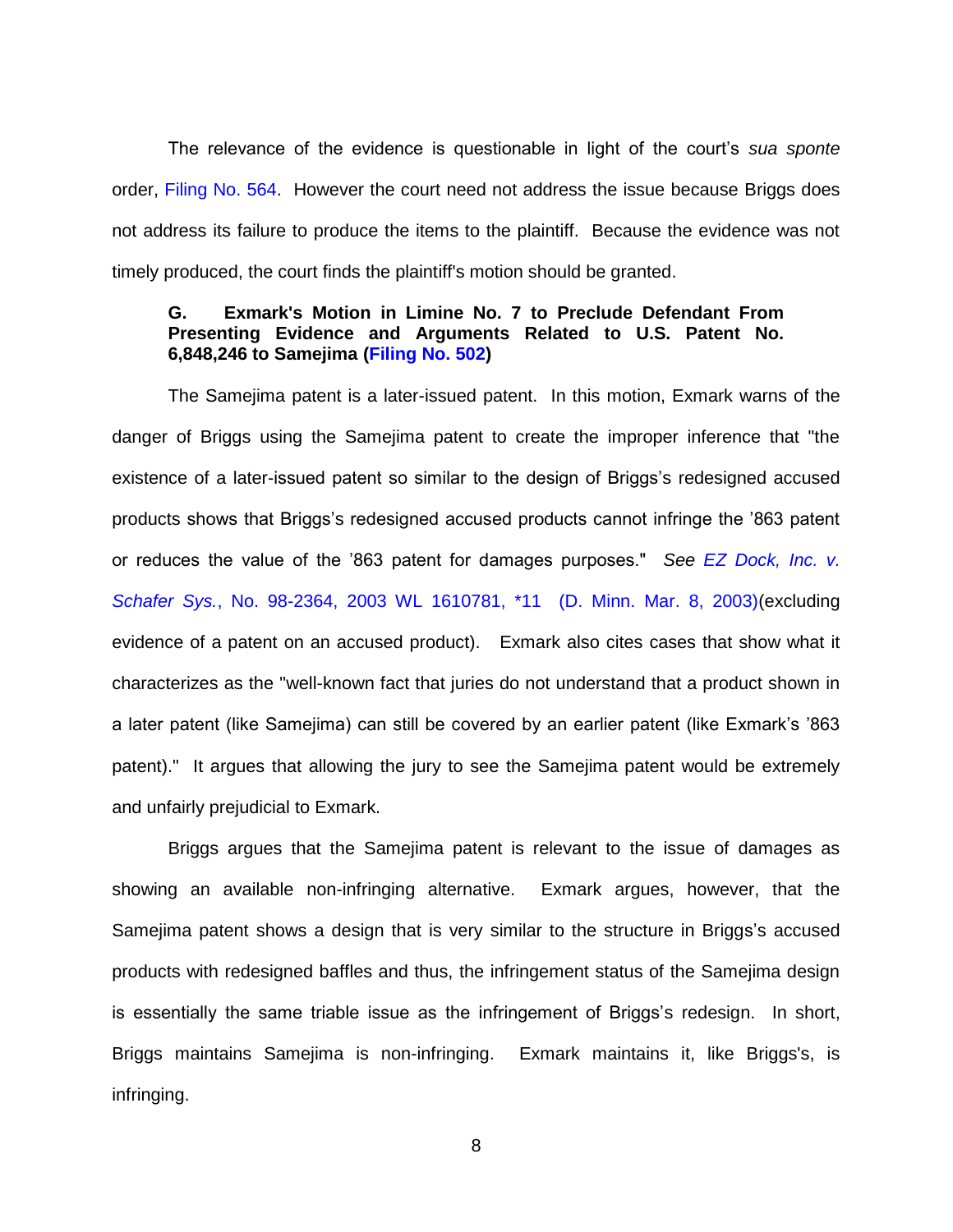The court is unable to fully evaluate the relevance of the challenged evidence in the context of a pretrial motion. Exmark's concerns may warrant a cautionary or limiting instruction, but the court cannot determine the ambit of such an instruction at this time. The court will admit the evidence at issue only on a showing that it is relevant to the issues in the case, and only to the extent that the relevance of the evidence outweighs its potential to cause prejudice or confusion under [Fed. R. Evid. 403.](https://www.westlaw.com/Document/N5CA04210B96D11D8983DF34406B5929B/View/FullText.html?transitionType=Default&contextData=(sc.Default)&VR=3.0&RS=da3.0) The court finds the motion can be adequately resolved at trial, either as an objection with a sidebar, or with a review of the evidence outside the presence of the jury. Accordingly, the court finds that the motion in limine should be denied at this time, without prejudice to its reassertion via timely objection at trial.

## **H. Motion in Limine No. 8 - to overrule Briggs's objection to one designation of the deposition testimony of James Marshall [\(Filing No.](https://ecf.ned.uscourts.gov/doc1/11313351166)  [545\)](https://ecf.ned.uscourts.gov/doc1/11313351166)**

This motion involves parts of the videotaped deposition testimony of Briggs's employee, Mr. James Marshall that Exmark intends to present in its case in chief. Briggs has objected to the designation of pages 198-199 of Mr. Marshall's testimony as "Irrelevant." *See* [Filing No. 549-2,](https://ecf.ned.uscourts.gov/doc1/11313351180) Ex. 1, Marshall designation at 2.

Generally, it is the court's practice to rule on objections to deposition testimony a few days in advance of when the deponent's testimony is scheduled to be offered at trial. Accordingly, the court will defer ruling at this time.

# **II. Briggs and Stratton's Motions in Limine Nos. 1 to 14, [Filing No. 491.](https://ecf.ned.uscourts.gov/doc1/11313333439) 1**

 $\overline{a}$ 

### **A. Motion No. 1 - To Exclude Hearsay Evidence of Alleged Price Erosion or Lost Sales Due to Briggs**

<sup>&</sup>lt;sup>1</sup> Exmark does not oppose Briggs's Motion in Limine Nos. 3, 4, 7, and 9-13. Accordingly those motions will be denied as moot.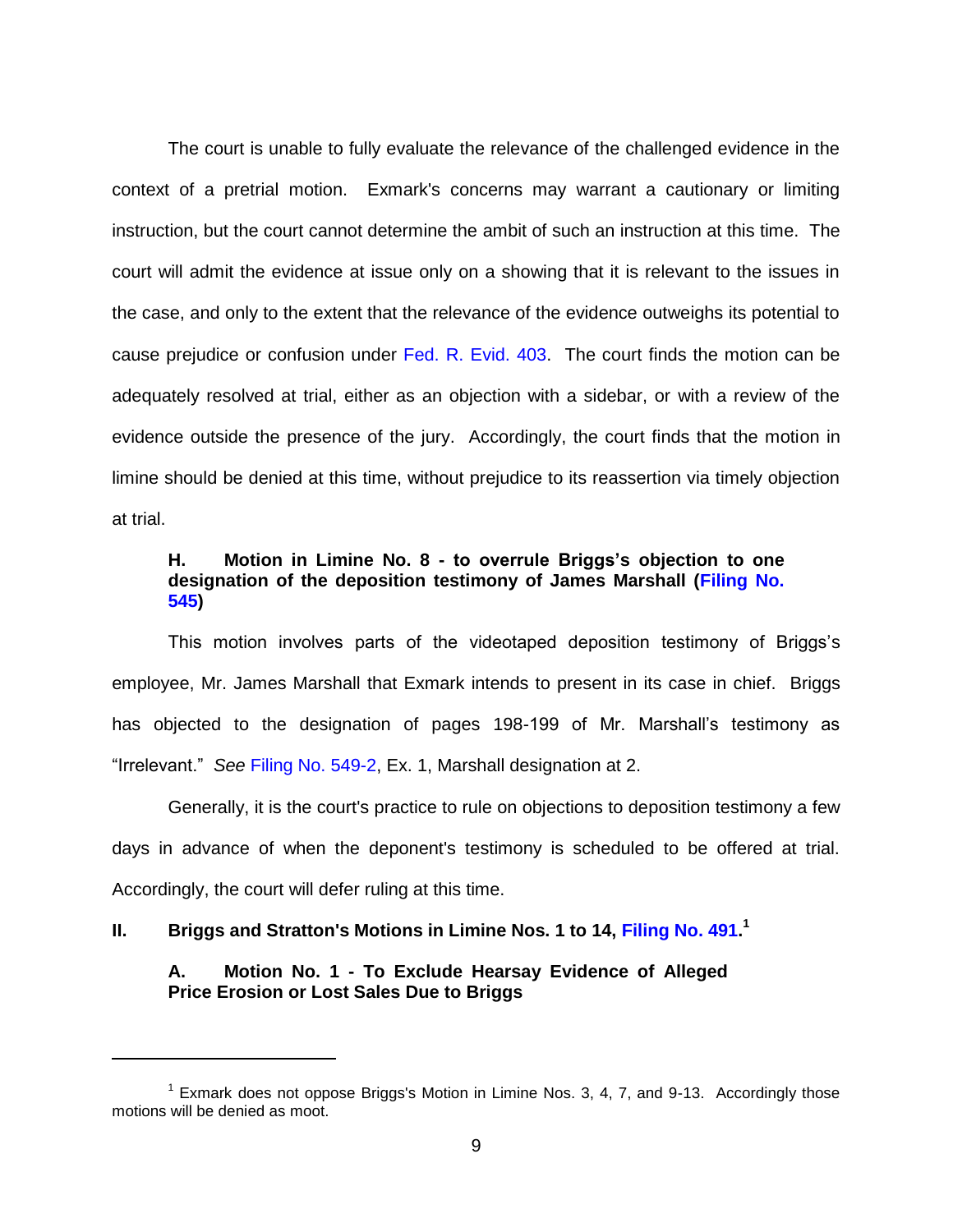This motion relates to expert Melissa Bennis's testimony. Briggs argues that the court should exclude the hearsay-within-hearsay relied upon by Ms. Bennis for her opinions on purported price erosion and lost sales.

Exmark contends Briggs's motion is based on a misstatement and/or misunderstanding of [Fed. R. Evid. 703](https://www.westlaw.com/Document/N105A63D0B96E11D8983DF34406B5929B/View/FullText.html?transitionType=Default&contextData=(sc.Default)&VR=3.0&RS=da3.0) for the proposition that Ms. Bennis may not rely on conversations between Exmark employees and its customers, and on incomplete statements of the facts surrounding Briggs' attempt to sell infringing mowers to some of Exmark's largest customers. Also, it contends the testimony is not hearsay because it is not offered for the truth of the matter asserted, but rather will be offered to explain Exmark's actions, such as why Exmark lowered its prices to its largest customer. Further, Exmark argues that there is no prejudice to Briggs in admission of these conversations because Briggs's own documents confirm that Briggs was making a targeted effort to take away Exmark's large customers by offering them infringing mowers at lower prices.

It appears this evidence presents the type of facts or data that experts can rely on under [Fed. R. Evid. 703](https://www.westlaw.com/Document/N105A63D0B96E11D8983DF34406B5929B/View/FullText.html?transitionType=Default&contextData=(sc.Default)&VR=3.0&RS=da3.0) (i.e., experts in the field would reasonably rely on this kind of information). Accordingly, the defendant's motion in limine will be denied.

#### **B. Motion In Limine No. 2 - To Exclude Evidence of Any Affirmative Duty by Briggs to Seek an Opinion of Counsel**

Exmark replies that "as long as Briggs does not open the door to the topic by making inferences to the jury that its lawyers somehow participated in the redesign of its accused products, Exmark will not argue that Briggs should have obtained an opinion of counsel." Briggs states that it does not intend to open the door in this manner.

Briggs did not claim privilege over general questions regarding why Briggs redesigned its baffles after the lawsuit was filed. Specifically, Briggs contends Exmark was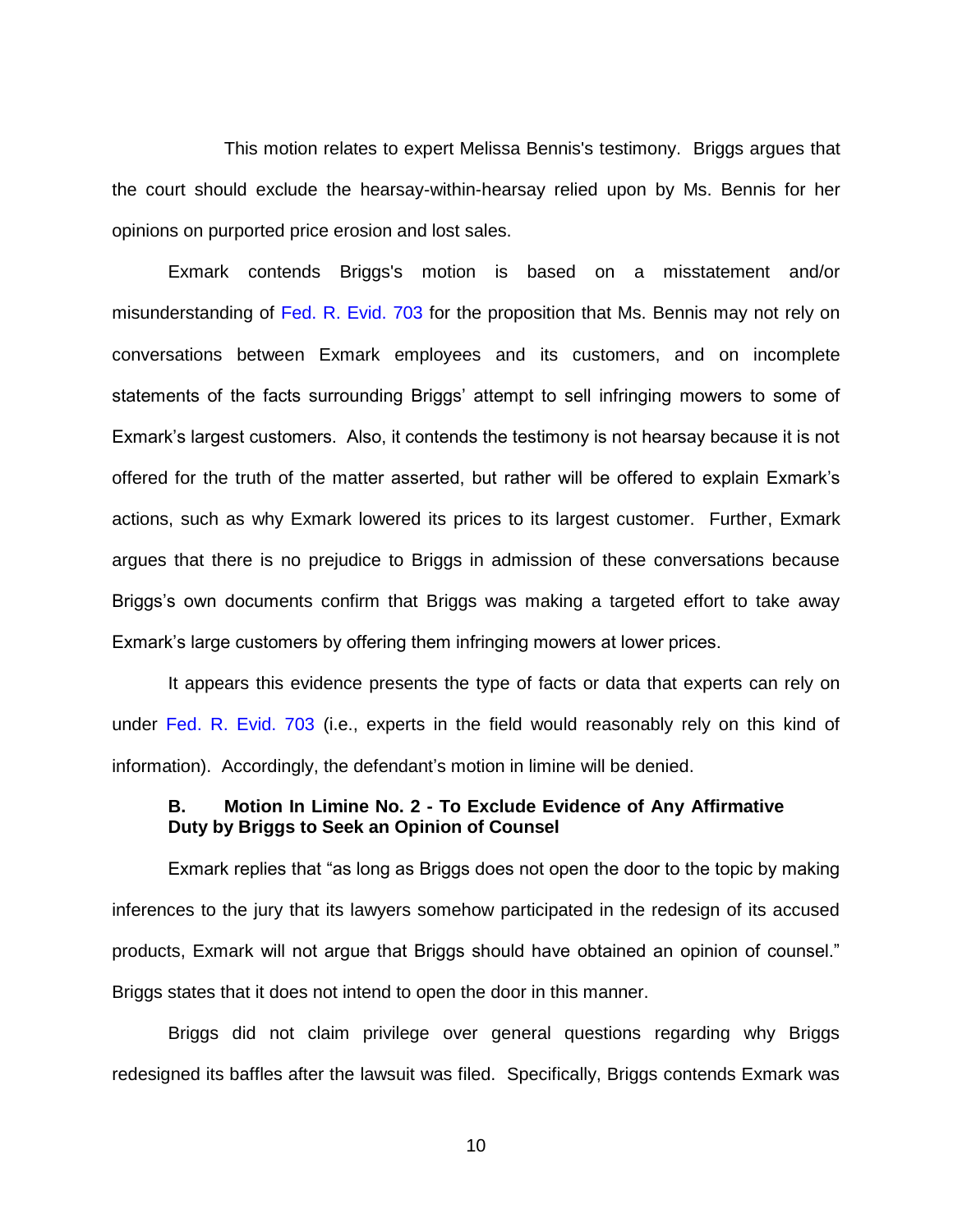permitted to question Briggs's witnesses regarding whether there was a legal reason to redesign its mowers and whether that legal reason was to avoid potential ongoing liability.

Exmark agrees that Briggs may present such testimony—i.e., that "one reason for redesigning the baffles used in its accused products after being sued was an attempt to avoid further liability for infringement of the '863 patent."

It appears this motion is mooted by the agreement of the parties. *See supra* at 4-5.

# **C. Motion In Limine No. 5 - To Exclude References to and Evidence Regarding the Preferred or Commercial Embodiments of the '863 Patent**

Briggs seeks a ruling precluding evidence regarding the '863 patent's specification (including any preferred embodiments) and commercial embodiments, including any comparisons between the accused products and the preferred or commercial embodiments of the '863 patent. Briggs argues that introduction of such evidence, including any comparisons between Briggs' accused decks and the figures of the '863 patent or Exmark's decks, will mislead the jury into believing that the '863 patent's preferred and commercial embodiments represent the legal claims of the '863 patent—i.e., the jury will believe that infringement is determined by comparing Briggs' accused products with the patent figures or with Exmark's products. It contends that Exmark's attempt to mislead the jury into comparing Briggs's accused products with Exmark's patent figures and products, rather than the asserted claims, was made clear at the summary judgment hearing.

Exmark agrees with Briggs that a proper infringement analysis compares the accused products to the claims of the patent at issue as construed by the court. It agrees that neither Exmark nor Briggs should be allowed to compare the accused products to either the preferred embodiments (i.e., the patent drawings) or the commercial embodiments (i.e., Exmark's actual mowers) of the '863 patent for purposes of determining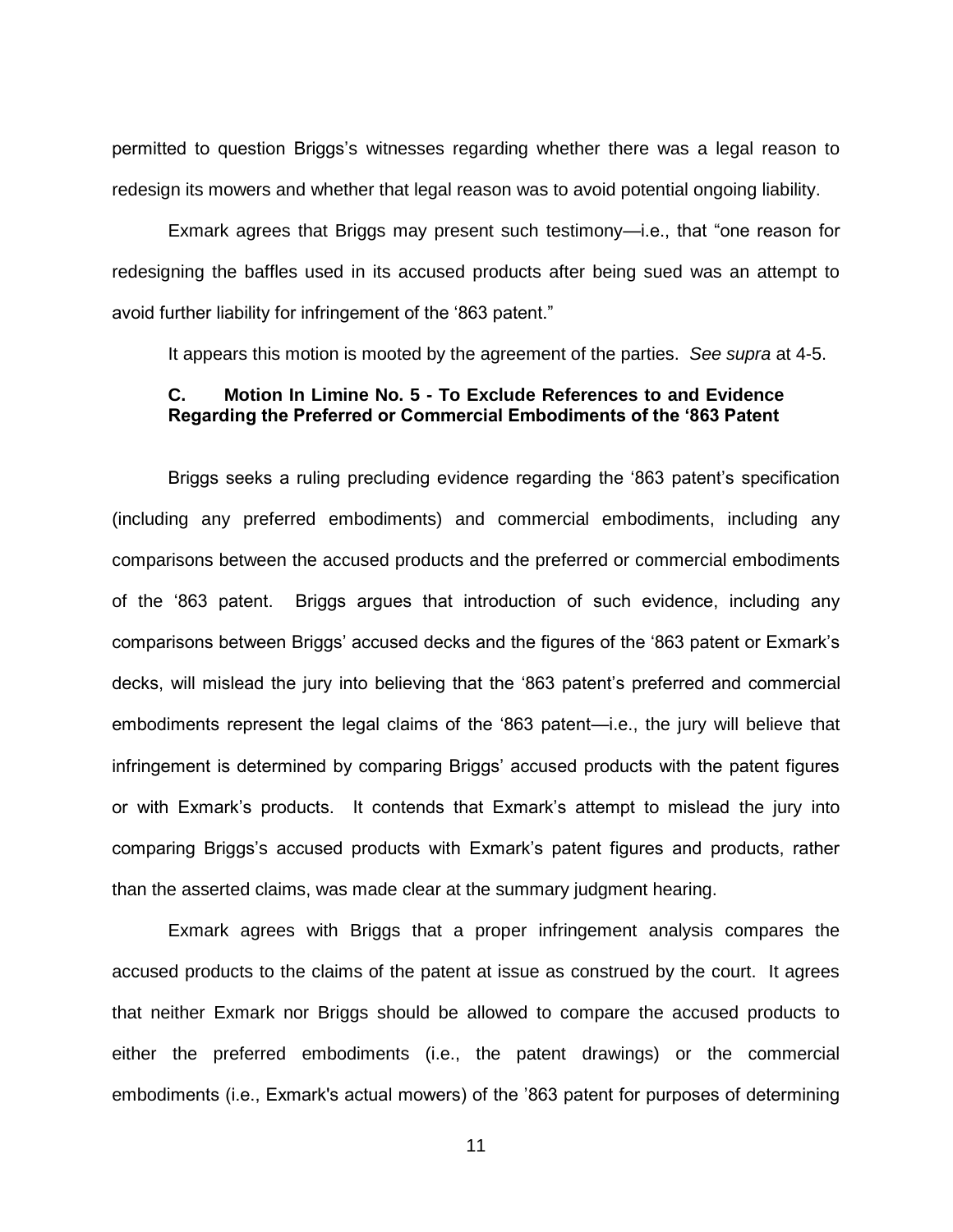whether Briggs's accused, "redesigned" products infringe. It argues that the preferred embodiments and the specification generally are relevant to help explain the invention and provide context to the claims and are relevant to willfulness and damages, and may also be admissible to rebut Briggs's evidence.

The court finds the evidence is relevant and that any potential jury confusion can be remedied with a proper jury instruction or limiting instruction. Further, any improprieties in connection with the presentation of this evidence can be addressed in a timely objection at trial. Accordingly, the defendant's motion will be denied, without prejudice to reassertion.

#### **D. Motion In Limine No. 6 - To Exclude References to and Evidence Regarding Phil Wenzel's Mulching Kit Email**

This motion involves Phillip Wenzel's testimony in the *Toro v. Scag* action. He testified in a deposition in that case, and later sent an email that suggests awareness of patents at issue in *Scag*. Briggs asks the court to exclude Exmark's characterization of that evidence as showing that Mr. Wenzel had knowledge of the '863 patent in this case. Briggs also argues that Wenzel's email was about mulching kits, which serve a different purpose than flow baffles and it is thus irrelevant.

The court finds that Briggs's contentions go more to the weight of the evidence than its admissibility. Any infirmities can be addressed in cross-examination. Accordingly, the court finds the defendant's motion should be denied.

### **E. Motion In Limine No. 8 - To Exclude the Cumulative Opinions of Mr. Strykowski and Mr. Busboom**

Briggs argues that the Court should preclude Exmark from presenting the same opinions from more than one expert at trial. Only one issue set forth in the expert reports of Mr. Strykowski and Mr. Busboom remains in the case—whether Briggs's curved redesign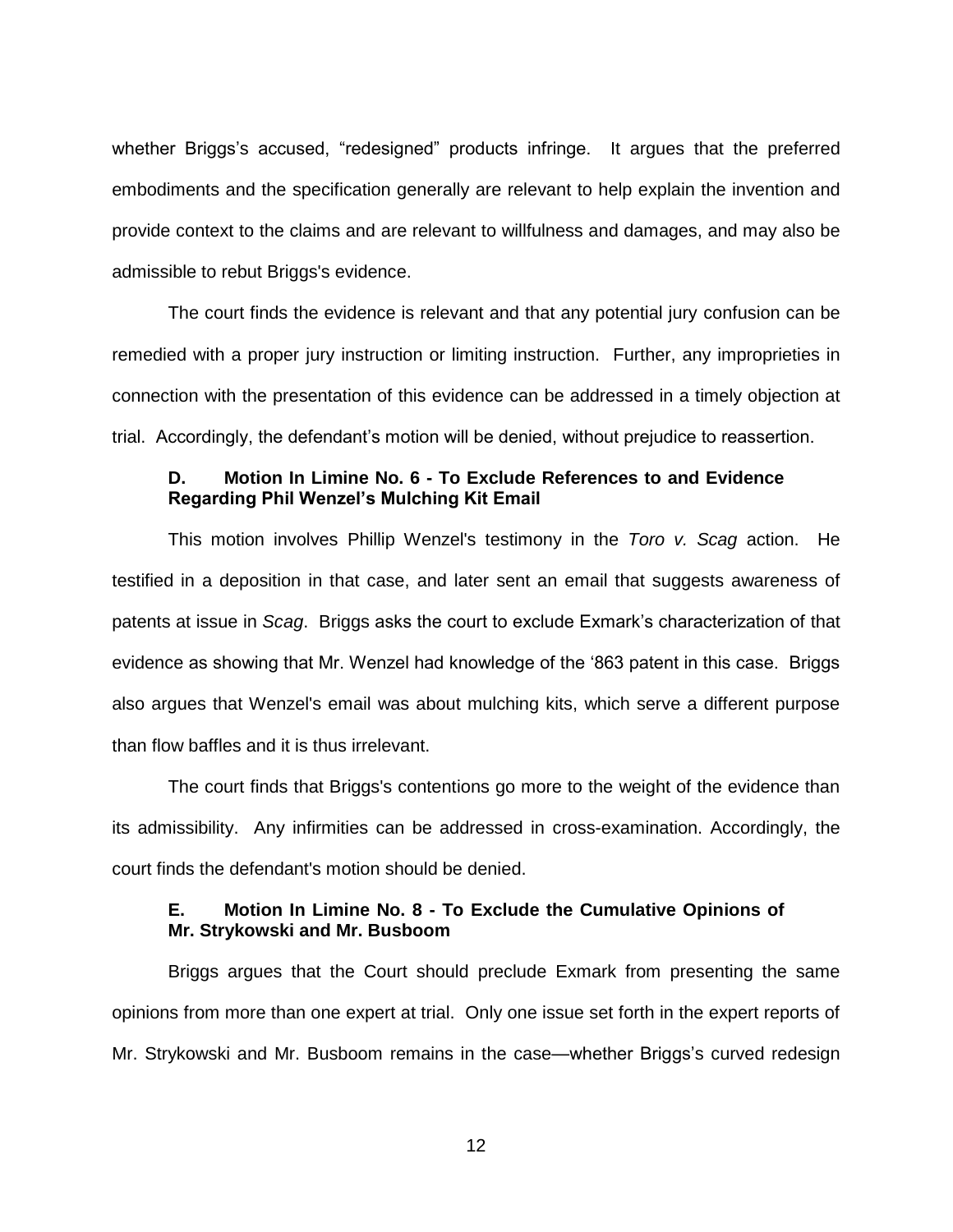infringes the '863 patent. Briggs contends both experts provided the same opinion in this regard in their expert reports. It also argues that this issue can be decided before trial.

Exmark points out that the experts have differing backgrounds. The plaintiff should be allowed to present two opinions, the defendant can object if the testimony is overly repetitive and cumulative. Any danger that the jurors may think that the party with more witnesses prevails is remedied in the jury instructions. According the motion will be denied.

# **F. Motion In Limine No. 14: To Exclude Any Reference to and Evidence Regarding Other Litigation Involving Briggs**

Briggs contends that it does not seek to exclude prior sworn testimony (to the extent relevant) from other litigations, and, contrary to Exmark's argument, Briggs asserts it does not seek to exclude the prior deposition of Mr. Wenzel in the *Scag* case from 2002. Rather, Briggs seeks to exclude Exmark from presenting argument or evidence regarding other litigation involving Briggs and/or any entity affiliated with Briggs. It argues such references and evidence are not probative of any relevant fact in this case and will mislead the jury, confuse the issues, and unduly prejudice Briggs.

The court is unable to fully evaluate the relevance of the challenged evidence in the context of a pretrial motion. The court will admit the evidence at issue only on a showing that it is relevant to the issues in the case, and only to the extent that the relevance of the evidence outweighs its potential to cause prejudice or confusion under [Fed. R. Evid. 403.](https://www.westlaw.com/Document/N5CA04210B96D11D8983DF34406B5929B/View/FullText.html?transitionType=Default&contextData=(sc.Default)&VR=3.0&RS=da3.0) Accordingly the motion will be denied without prejudice to reassertion at trial.

#### **G. Motion in Limine to Use Depositions at Trial [\(Filing No. 544\)](https://ecf.ned.uscourts.gov/doc1/11313351163)**

This relates to Briggs's designations of deposition testimony of Exmark employees Rod Benson, Garry Busboom, Dan Dorn, and Mark Stinson. Exmark has lodged objections to some of the testimony. *See* [Filing No. 550-2,](https://ecf.ned.uscourts.gov/doc1/11313351186) [Filing No. 561-1,](https://ecf.ned.uscourts.gov/doc1/11313353148) designations and counter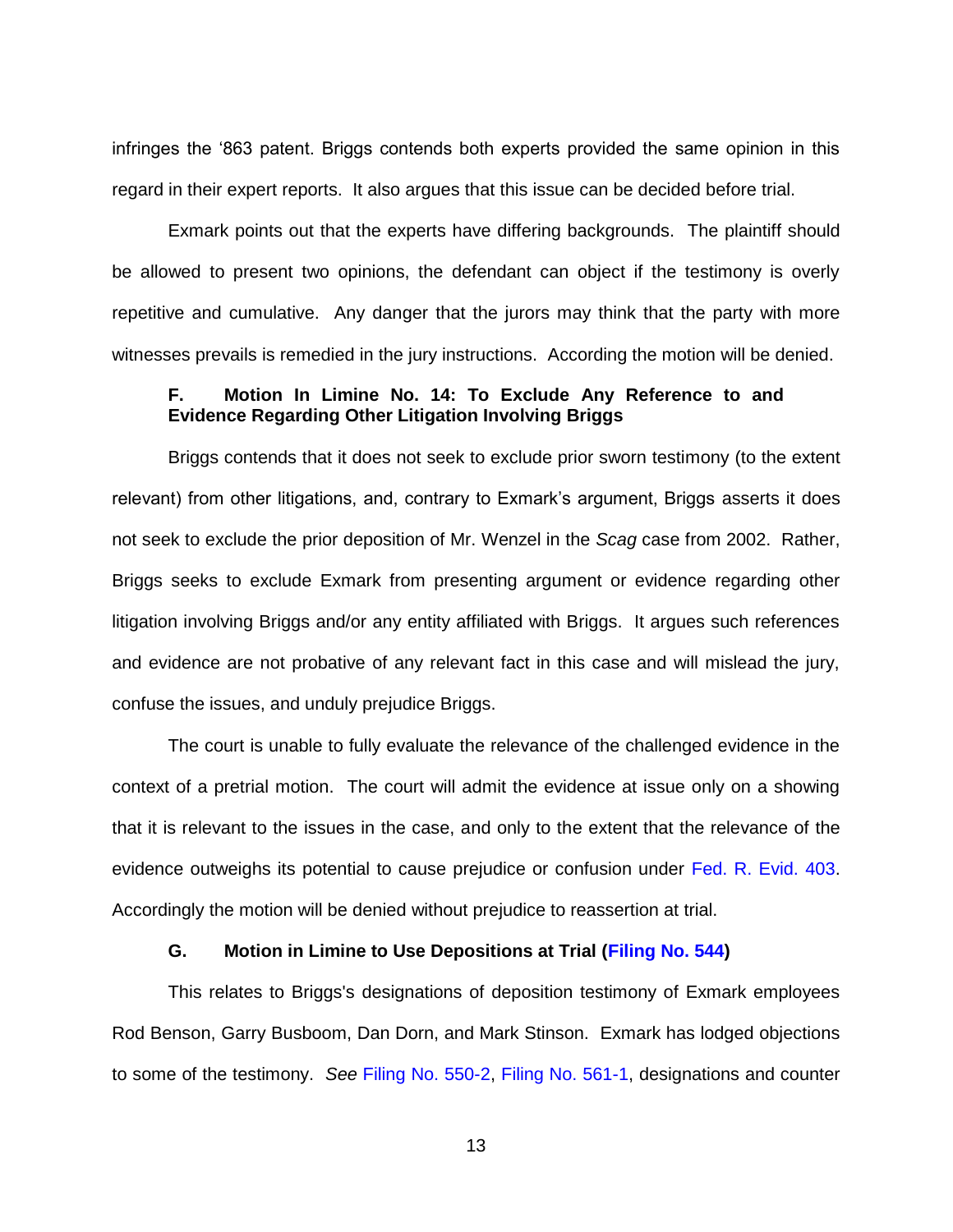designations, 561-2, modified designations and counter-designations. The evidence relates, in part, to the issue of Exmark's delay in filing suit that was addressed in the court's sua sponte order and in the court's ruling on other motions in limine.

As noted, it is the court's general practice to rule on objections to deposition designations a few days in advance of the scheduled testimony. Accordingly, the court will defer ruling on the defendant's motion at this time.

IT IS ORDERED:

1. Exmark's Motion in Limine No. 1 to Preclude Defendant from Presenting Improper Arguments, Evidence, and Testimony Related to Claim Construction [\(Filing No. 484\)](https://ecf.ned.uscourts.gov/doc1/11313333286) is denied as moot.

2. Exmark's Motion in Limine No. 2 to Preclude Defendant from Presenting Arguments, Evidence, and Testimony Regarding Equitable Defenses [\(Filing No. 482](https://ecf.ned.uscourts.gov/doc1/11313333266) is granted.

3. Exmark's Motion in Limine No. 3 to Preclude Defendant from Presenting Arguments, Evidence, and Testimony Regarding Issues Over Which it has Claimed Privilege [\(Filing No. 485\)](https://ecf.ned.uscourts.gov/doc1/11313333291) is granted as set forth above.

4. Exmark's Motion in Limine No. 4 to Exclude Testimony and Argument Regarding Patent Invalidity and to Exclude Irrelevant Prior Art [\(Filing No. 496\)](https://ecf.ned.uscourts.gov/doc1/11313334371) is granted in part and denied in part without prejudice to reassertion at trial

5. Exmark's Motion in Limine No. 5 to Exclude Testimony and Argument Regarding Briggs's Rejected Non-Infringement Argument [\(Filing No. 498\)](https://ecf.ned.uscourts.gov/doc1/11313334377) is granted.

6. Exmark's Motion in Limine No. 6 to Preclude Defendant from Presenting Improper Evidence and Arguments Related to Third Party Mowers [\(Filing No. 500\)](https://ecf.ned.uscourts.gov/doc1/11313334383) is granted.